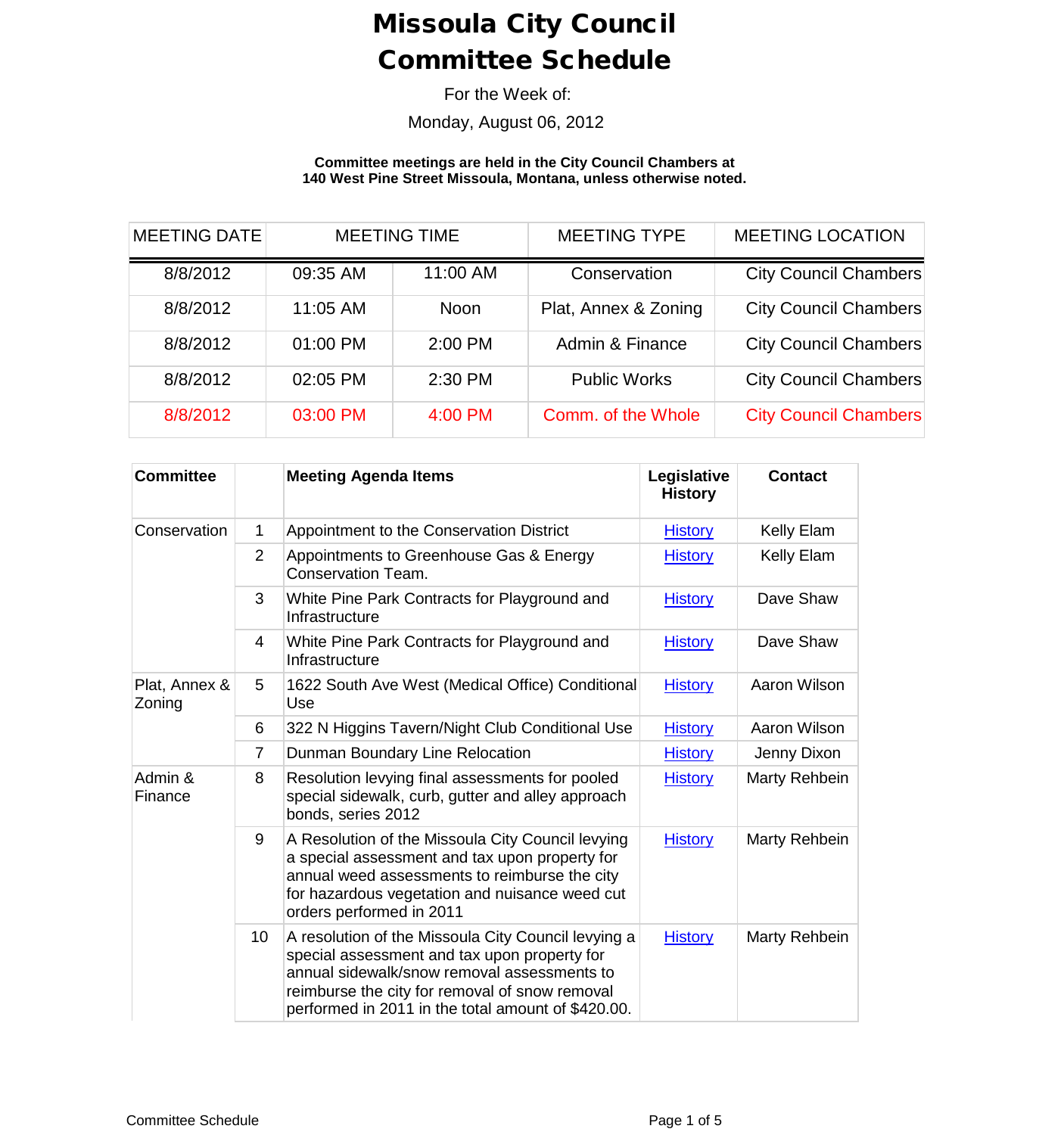For the Week of:

Monday, August 06, 2012

|                       | 11               | A resolution of the Missoula City Council levying<br>and assessing a special assessment and tax in<br>the city's special lighting districts                                                                           | <b>History</b> | Marty Rehbein                          |
|-----------------------|------------------|-----------------------------------------------------------------------------------------------------------------------------------------------------------------------------------------------------------------------|----------------|----------------------------------------|
|                       | 12 <sup>12</sup> | Missoula Cable Television Advisory Committee<br>2011 Annual Report Presentation                                                                                                                                       | <b>History</b> | Joel Baird and<br><b>Ginny Merriam</b> |
| <b>Public Works</b>   | 13 <sup>°</sup>  | Change order five in the amount of \$18,000 to the<br>cooperative purchasing agreement and scope of<br>work with the State of Montana, Department of<br>Labor and Industry, Building Codes Bureau and<br>Accela, Inc. | <b>History</b> | Dan Jordan                             |
|                       | 14               | Purchase eight (8) 2013 Dodge Charger Patrol<br>Cars from Ronan Dodge, of Ronan, Montana, for<br>a total cost of \$217,302, in cooperation with Lewis<br>and Clark County.                                            | <b>History</b> | <b>Jack Stucky</b>                     |
|                       | 15 <sub>1</sub>  | Street Division tag onto an existing contract with<br>Montana Electronics Company Inc. to install GPS<br>systems on 39 Street Division vehicles.                                                                      | <b>History</b> | Jack Stucky                            |
| Comm. of the<br>Whole | 16               | Bi-annual meeting with the Chamber of<br>Commerce--Marilyn Marler                                                                                                                                                     | <b>History</b> | Marilyn Marler                         |

*The following items have been referred to City Council committees, but the committees will not discuss them in the coming week:*

| <b>Committee</b> |                | <b>Held Meeting Agenda Items</b>                                                                         | Legislative<br><b>History</b> | <b>Contact</b>  |
|------------------|----------------|----------------------------------------------------------------------------------------------------------|-------------------------------|-----------------|
| Admin &          | 1              | Journal vouchers                                                                                         | <b>History</b>                |                 |
| Finance          | $\overline{2}$ | Budget transfers.                                                                                        | <b>History</b>                |                 |
|                  | 3              | Disposition of surplus City land.                                                                        | <b>History</b>                | Nancy Harte     |
|                  | 4              | Review the City's current policy for charging the<br>public for various City-produced documents.         | <b>History</b>                | Dave Strohmaier |
|                  | 5              | Review Missoula's insurance experience,<br>particularly work comp; propose improvements if<br>warranted. | <b>History</b>                | Ed Childers     |
|                  | 6              | Updates to the City Council rules.                                                                       | <b>History</b>                | Bob Jaffe       |
|                  | $\overline{7}$ | Council rules to change the Council's regular<br>meeting schedule to two meetings per month.             | <b>History</b>                | Marty Rehbein   |
|                  | 8              | Presentation on the Arts & Economic Prosperity<br><b>IV National Study</b>                               | <b>History</b>                | Dave Strohmaier |
| Conservation     | 9              | Discuss the City's strategy to complete a<br>boundary survey of Greenough Park.                          | <b>History</b>                | Dave Strohmaier |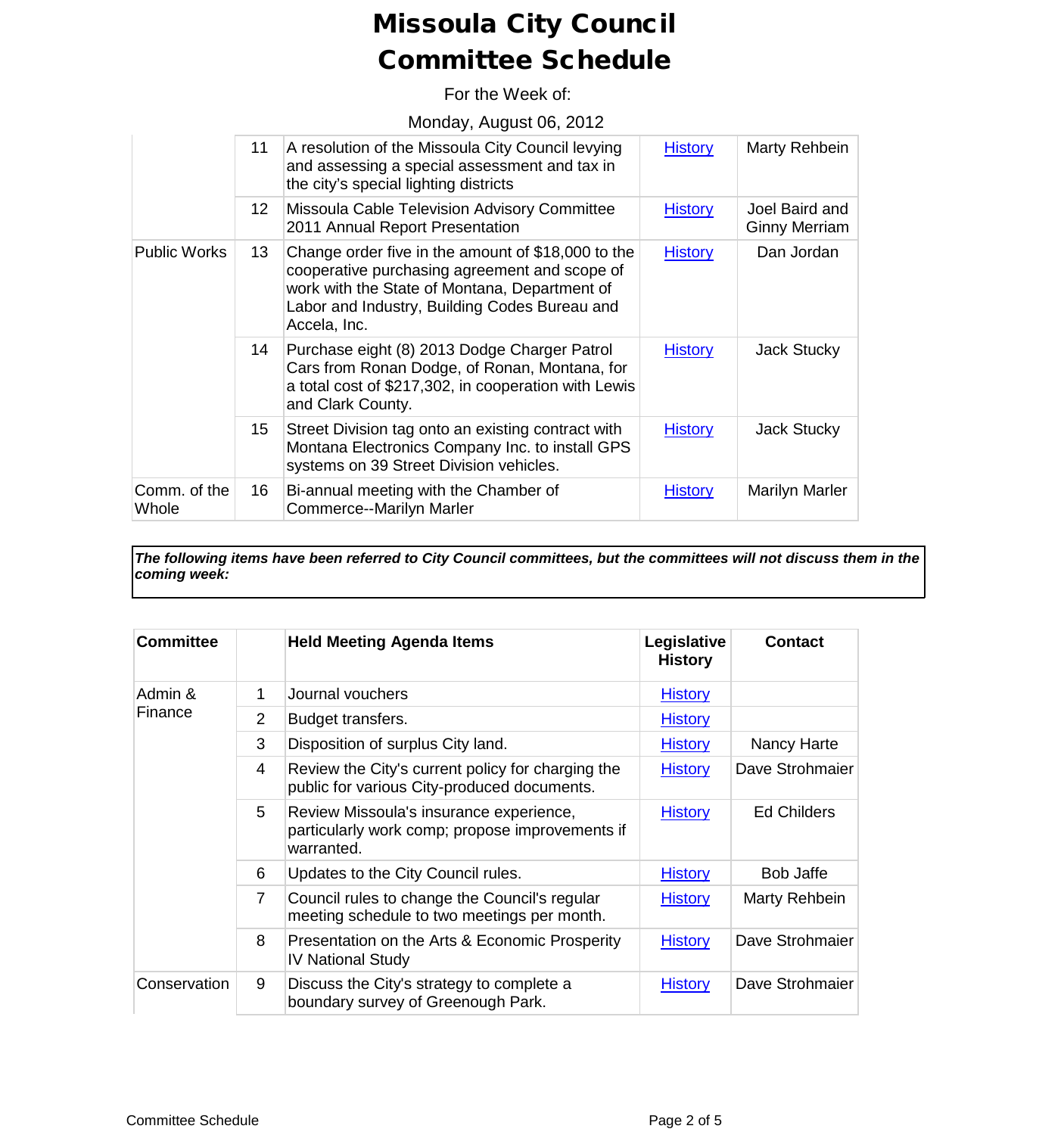For the Week of:

Monday, August 06, 2012

|                         | 10              | An amendment to the agreement with Territorial<br>Landworks, Inc. (TLI) in an amount not to exceed<br>\$136,702.37 for professional services, including<br>engineering, surveying, and construction<br>management for Project #PR 08-02 GCT, Grant<br>Creek Trail, CTEP #STPE 8199(105). | <b>History</b> | Dave Shaw             |
|-------------------------|-----------------|------------------------------------------------------------------------------------------------------------------------------------------------------------------------------------------------------------------------------------------------------------------------------------------|----------------|-----------------------|
| Comm. of the<br>Whole   | 11              | Updates from Council representatives on the<br>Health Board, Community Forum, Transportation<br>Policy Coordinating Committee, other boards and<br>commissions as necessary. (Ongoing)                                                                                                   | <b>History</b> |                       |
|                         | 12 <sub>2</sub> | Joint meeting of the Mayor, City Council and<br>County Commission; a facilitated quarterly OPG<br>review as directed in the Interlocal Agreement.                                                                                                                                        | <b>History</b> | Mayor Engen           |
|                         | 13              | Examination of Office Planning and Grants.                                                                                                                                                                                                                                               | <b>History</b> | Lyn Hellegaard        |
|                         | 14              | Discuss OPG reorganization proposal with<br>Department Heads.                                                                                                                                                                                                                            | <b>History</b> | Marilyn Marler        |
|                         | 15              | Propose the City Council be a member unit of the<br>Missoula Chamber of Commerce.                                                                                                                                                                                                        | <b>History</b> | <b>Dick Haines</b>    |
|                         | 16              | City Council Strategic Planning Session.                                                                                                                                                                                                                                                 | <b>History</b> | <b>Marilyn Marler</b> |
| Economic<br>Development | 17              | Identify needs and possible solutions to<br>Missoula's technology infrastructure that would<br>help existing businesses expand and increase the<br>City's competitive advantage in recruiting new<br>companies.                                                                          | <b>History</b> | Caitlin Copple        |
| Plat, Annex &<br>Zoning | 18              | Annexation, (see separate list at City Clerk's<br>Office for pending annexations) (Ongoing in<br>committee)                                                                                                                                                                              | <b>History</b> |                       |
|                         | 19              | Ordinance amending Title 20 clarifying that<br>amendments authorizing accessory uses or<br>conditional uses are considered text<br>amendments.                                                                                                                                           | <b>History</b> | <b>Bob Jaffe</b>      |
|                         | 20              | South Russell Fee Waiver                                                                                                                                                                                                                                                                 | <b>History</b> | Bob Jaffe             |
|                         | 21              | Petition 9570-Christy Milburn; 1831 South 9th<br>Street #B; Running W Ranch, Phases I & II - Lot<br>13; Geocode 232522207130000; Petition for<br>Annexation                                                                                                                              | <b>History</b> |                       |
|                         | 22              | Petition 9571-Layne R. Shanahan Living Trust<br>and the Deborah L. Shanahan Living Trust; 7273<br>Buckhorn Lane; Lot 13 B of Country Crest No. 3,<br>Lots 12-A, 12-B, 13-A & 13-B; Geocode<br>219911102390000; Petition for Annexation                                                   | <b>History</b> |                       |
|                         | 23              | Petition 9572-Kelly Hansen; 8729 Snapdragon<br>Drive; Running W Ranch, Phases I & II - Lot 25;<br>Geocode 232522207250000; Petition for                                                                                                                                                  | <b>History</b> |                       |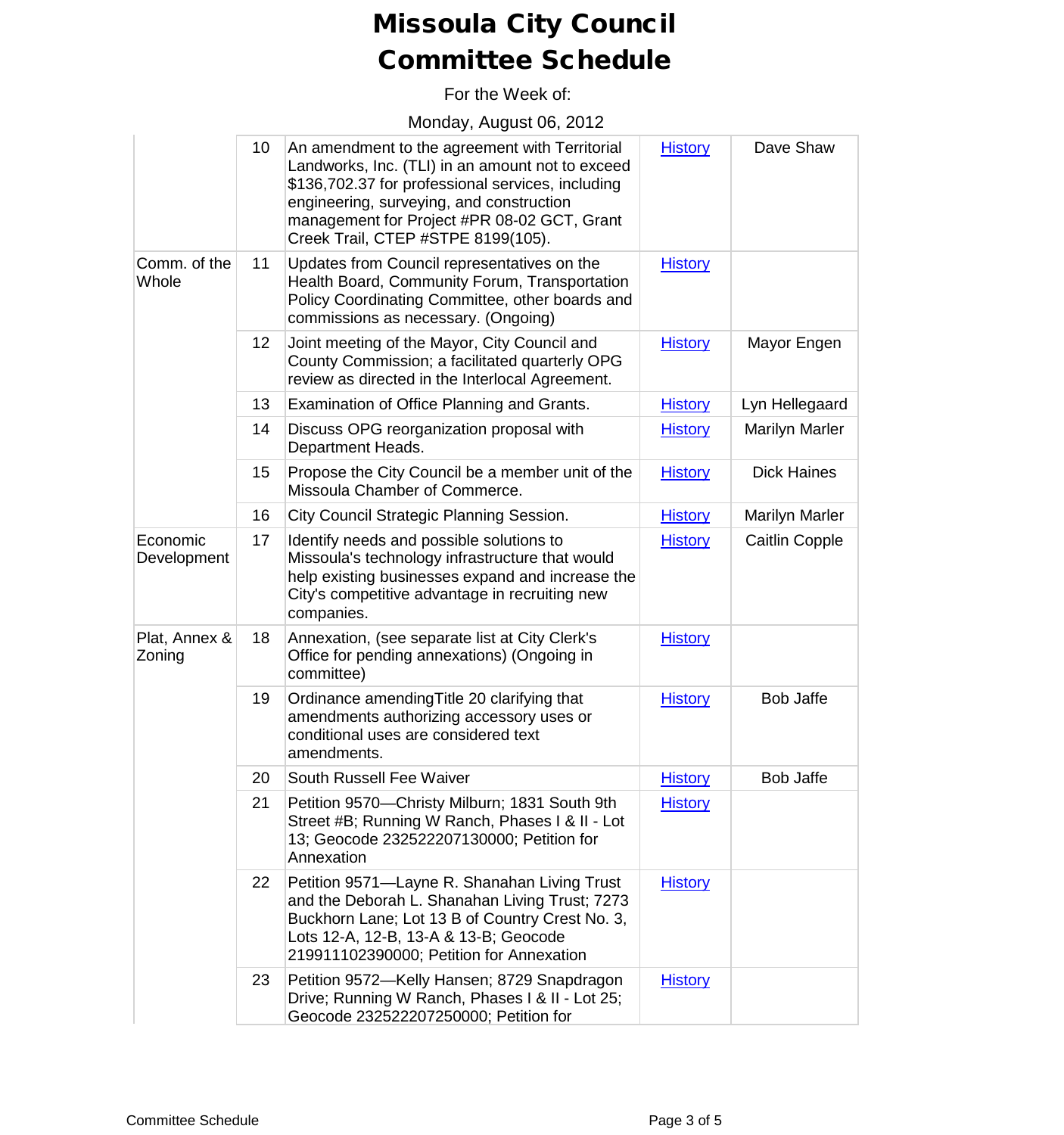For the Week of:

Monday, August 06, 2012

|                         |    | Annexation                                                                                                                                                                                                                 |                |                                    |
|-------------------------|----|----------------------------------------------------------------------------------------------------------------------------------------------------------------------------------------------------------------------------|----------------|------------------------------------|
|                         | 24 | Petition 9573-Jerry & Peggy Harris; 8675<br>Snapdragon Drive; Running W Ranch, Phases I &<br>II - Lot 21; Geocode 232522207210000; Petition<br>for Annexation                                                              | <b>History</b> |                                    |
|                         | 25 | Petition 9574-Jasmin Overbaugh; 8667<br>Snapdragon Drive; Running W Ranch, Phases I &<br>II - Lot 20; Geocode No. 232522207200000;<br><b>Petition for Annexation</b>                                                       | <b>History</b> |                                    |
|                         | 26 | Petition 9575-Melissa Copley; 8653 Snapdragon<br>Drive; Running W Ranch, Phases I & II - Lot 19;<br>Geocode No. 232522207190000; Petition for<br>Annexation                                                                | <b>History</b> |                                    |
|                         | 27 | Appointments to the City Board of Adjustment                                                                                                                                                                               | <b>History</b> | Mayor Engen                        |
|                         | 28 | Consider an amendment to Title 20 clarifying that<br>amendment authorizing accessory uses or<br>Conditional uses are considered text<br>amendments.                                                                        | <b>History</b> | <b>Bob Jaffe</b>                   |
|                         | 29 | Amend Article 7. Error Corrections and<br>Adjustments to the subdivision regulations to<br>allow for restrictions or conditions placed on a plat<br>by the governing body to be amended or removed<br>by a future council. | <b>History</b> | Jon Wilkins                        |
|                         | 30 | Discussion of City planning issues with members<br>of the Planning Board.                                                                                                                                                  | <b>History</b> | <b>Bob Jaffe</b>                   |
| Pub. Safety &<br>Health | 31 | Discuss the city's response to illegal fireworks in<br>Missoula.                                                                                                                                                           | <b>History</b> | Dave Strohmaier                    |
|                         | 32 | Police Department update.                                                                                                                                                                                                  | <b>History</b> | <b>Mark Muir</b>                   |
|                         | 33 | Fire Department update.                                                                                                                                                                                                    | <b>History</b> | Jason Diehl                        |
|                         | 34 | Health Department update.                                                                                                                                                                                                  | <b>History</b> | Ellen Leahy                        |
|                         | 35 | Air quality issues related to railroad operations in<br>and through Missoula.                                                                                                                                              | <b>History</b> | Dave Strohmaier                    |
|                         | 36 | Discussion with Crime Victim Advocate Office.                                                                                                                                                                              | <b>History</b> |                                    |
|                         | 37 | Revisit cell phone restrictions.                                                                                                                                                                                           | <b>History</b> | Dave Strohmaier                    |
|                         | 38 | Eat Smart Coalition information.                                                                                                                                                                                           | <b>History</b> | Jason Wiener                       |
|                         | 39 | Safety aspects of management of the urban deer<br>population in the city of Missoula.                                                                                                                                      | <b>History</b> | Dick Haines, Jon<br><b>Wilkins</b> |
|                         | 40 | Discussion of sexual assault prevention campaign<br>and consideration of unfunded crime victim<br>advocate urban outreach position.                                                                                        | <b>History</b> | <b>Caitlin Copple</b>              |
| <b>Public Works</b>     | 41 | Resolution to change the speed limit on Reserve<br>Street between Brook's and 39th Street.                                                                                                                                 | <b>History</b> | <b>Wayne Gravatt</b>               |